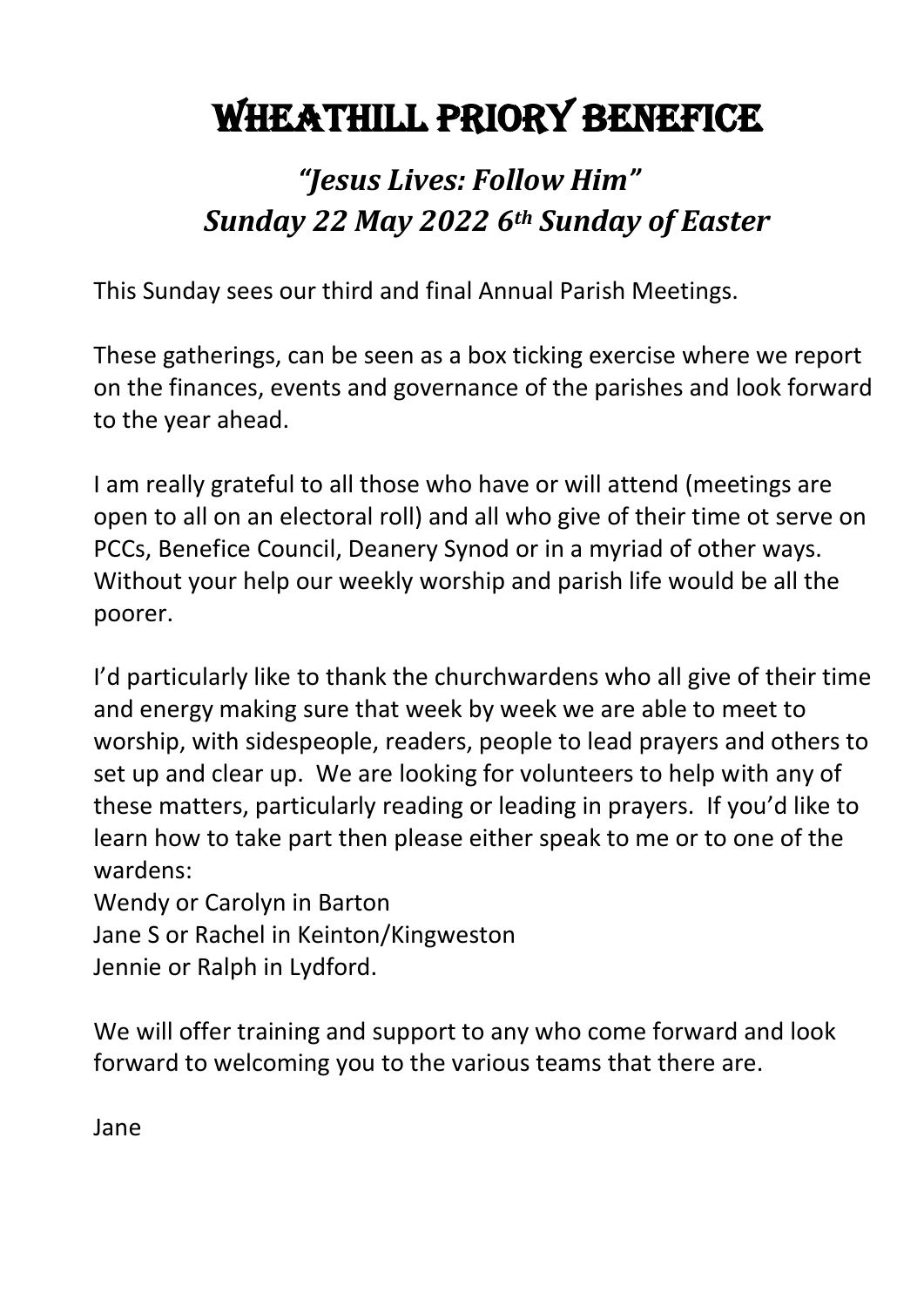**Bible Readings Sunday 22 May 2022 Acts 16:9-15, Psalm 67, John 5:1-9 8:30am Holy Communion Lydford on Fosse 10:30am Morning Prayer Barton St David followed by APCM 4:00pm Faith 'n Fun Keinton Mandeville** Monday Psalm 65, Numbers 16:1-35, Luke 6:27-38 Tuesday Psalm 126, Numbers 16:36-end, Luke 6:39-end Wednesday Psalm 132, Numbers 17:1-11, Luke 7:1-10 **9:00am Morning Prayer Barton St David** Thursday Psalm 110, Isaiah 52:7-end, Hebrews 7:26-end (Ascension Day) **9am Morning Prayer in Lydford 7:00pm Holy Communion Kingweston** Friday Psalm 81, Exodus 35:30-36:1, Galatians 5:13-end Saturday Psalm 47, Numbers 11:16-17, 24-29, 1 Corinthians 2, **Sunday 29 May 2022 10:30am Holy Communion Kingweston, Rev Trevor Cook presiding**

#### **Forthcoming worship**

26/5/22 Ascension 7pm Kingweston 29/5/22 Easter 7 10:30am Holy Communion Kingweston 1/6/22 2:30pm Service of Thanksgiving for Paddy Craig St Peter's West Lydford 5/6/22 **Pentecost and Jubilee** 8:30am Holy Communion for Pentecost Keinton Mandeville 10:30am Jubilee Celebration Lydford on Fosse

12/6/22 Trinity Sunday Holy Communion Benefice Service Keinton Mandeville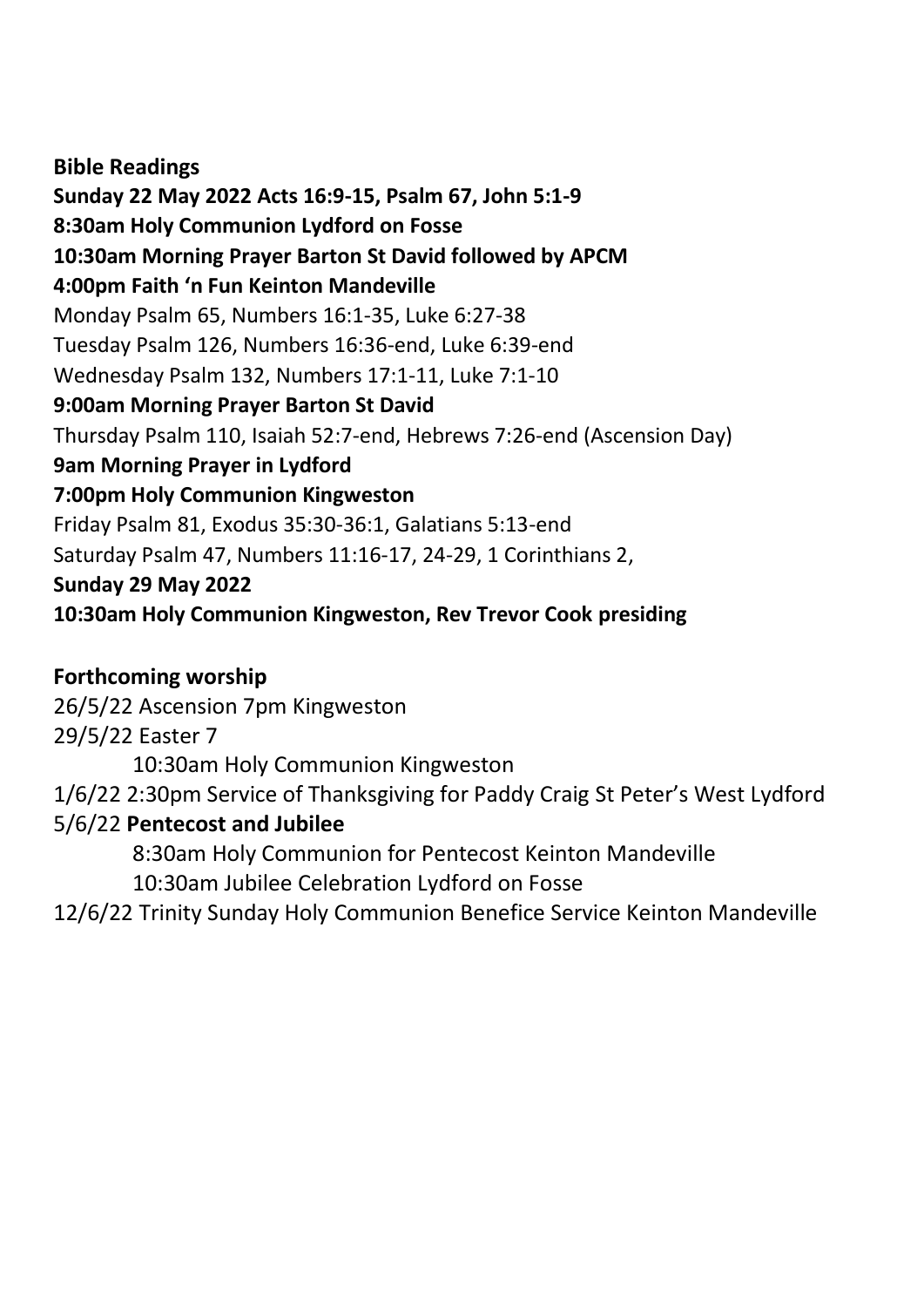#### **Phone Church**

We have set up a phone line that you can use (for the cost of a local call so probably free for most) to listen to a reading, the reflection and prayers of intercession for the week. The phone number is **01458 552155.** The service will be available from Monday morning.

There is also the Church of England Daily Hope phone line, which has hymns, prayers and reflection



#### **YouTube**

Our weekly worship continues to be available on YouTube, we hope to livestream the services as they happen, so from 10:30am. If that fails we will upload them after the service. You can find the service here: s?view=57

#### **Forthcoming courses:**

The Bible Course is an 8 week introduction to the Bible, how it was written, how we read it and how we can interpret it. We plan to run this from April – July on a Wednesday evening, approximately fortnightly, next meeting 1 June 2022, following meeting June 15 7:30pm The Rectory, please let Jane know if you would like to join us.

Our guidelines for how we conduct our worship are:

- Masks are now voluntary, it is your choice whether or not you wear one
- We sing
- We film and livestream/record & post to YouTube
- You can either sit in close proximity with someone or be distanced (if you want to be distanced please take a notice and put it on the pew beside you)
- Communion continues to be administered in pews and using wafers and wine from small glasses, we will discuss returning to coming to the rail to receive after Easter
- We have reinstated Tea and Coffee after our church services, where we have people to prepare it.